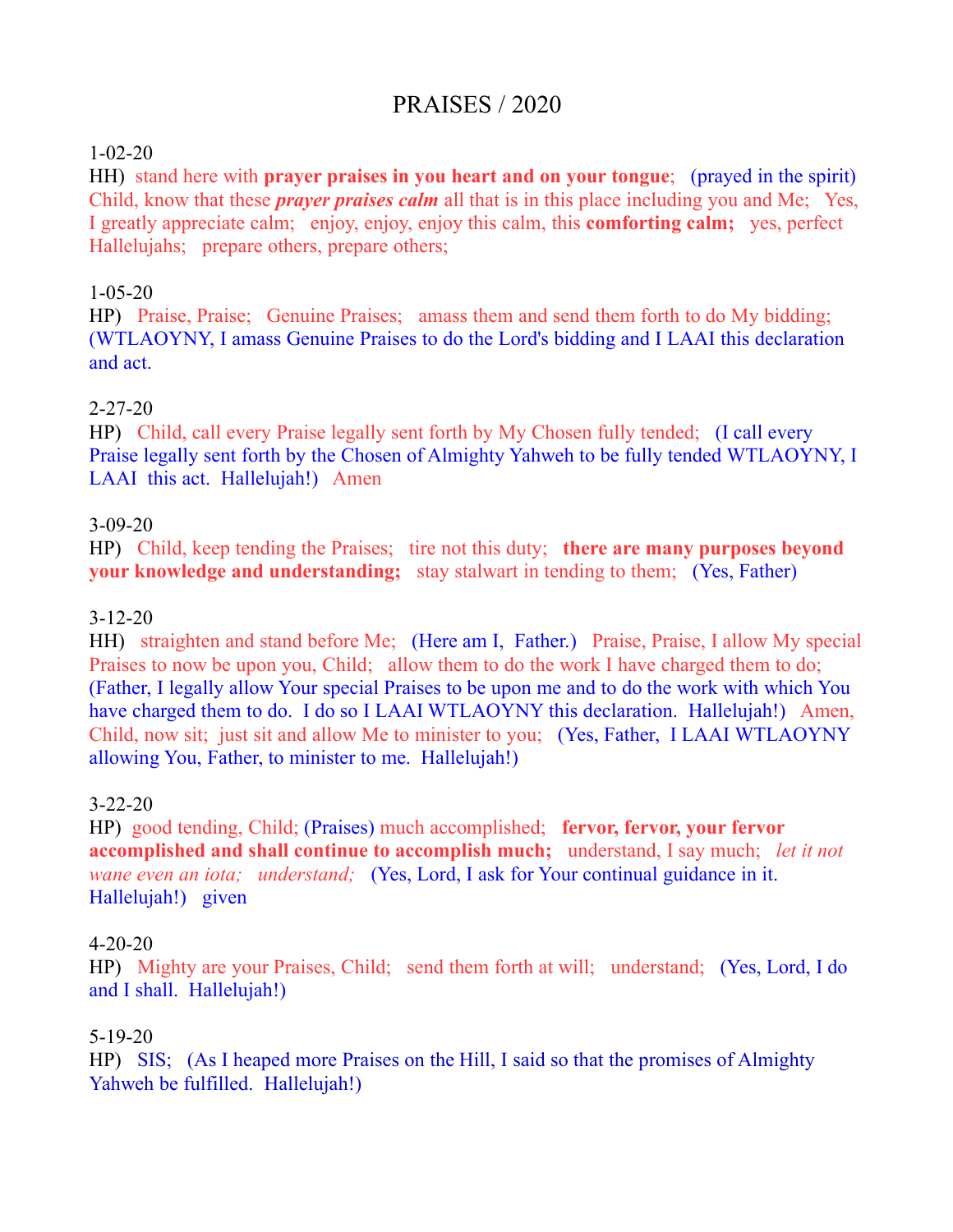#### 6-05-20

HP) Praise Me, keep Praising Me; the massive Praises you send are so appreciated, Child; slack not in your efforts; (I agree, Lord.) include the Core in this also; (Yes, Lord)

## 6-12-20

HH) Child, your song of Praise to Me blesses Me; (Thank You, Father)

## 6-21-20

HP) lift with a Magnitude of Praises; (TPHR )

## 7-13-20

HP) Praise, Praise, Praise; My Chosen keep the Praises active and coming forth to fulfill the purposes I have for them; My Children, these purposes are mighty, mighty; understand, they are full of might to work in you, for you, and through you; see to them; (Yes, Lord, I agree.)

## 7-27-20

L) My Children, send Me more Praises that I may inhabit them; understand; (Lord I legally lift and send massive amounts of Praises of every kind You desire and I tell them to fulfill every purpose You have for them each and every day and that includes this day. All this I LAAI WTLAOYNY. Hallelujah and Amen!) good insight, Child; keep them coming; (Yes, Lord)

## 8-03-20

HP) laud Me, Child; (did by singing in the spirit and praising Him) HH) (As I gave homage to Almighty Yahweh, I began speaking in tongues...) new heights coming; (Hallelujah, Father, thank You.)

## 8-08-20

HP) lift them with mighty groanings of relief; (TPHR)

## 10-28-20

30 minutes: keep Praises coming; slack not, but freely lift and send therm

## 11-09-20

L) SIS; Praise, Praise, Praise; keep telling My Praises to increase fulfilling every purpose I have for them, Child; (Yes, Lord) (Praises of Almighty Yahweh, I legally tell you to keep increasing and fulfilling every purpose He has for you. This I LAAI WTLAOYNY. Halleluyah

## 12-04-20

L) SIS; Induct; Induct more Praises, Praises of truth; Induct them into all matters in, for, and about Washington D.C. at this time; yes, at this time in history; Induct, Induct, Induct; now, Child; (Almighty Yahweh, I legally Induct Praises of truth into all matters in, for, and about Washington D.C. at this time in history. This I LAAI WTLAOYNY. Halleluyah!) yes, Child that this be the great exposing of the lies the enemy has put forth out of time; yes, I said it, they are out of time, My Time and must be exposed; I want you to go back to the Healing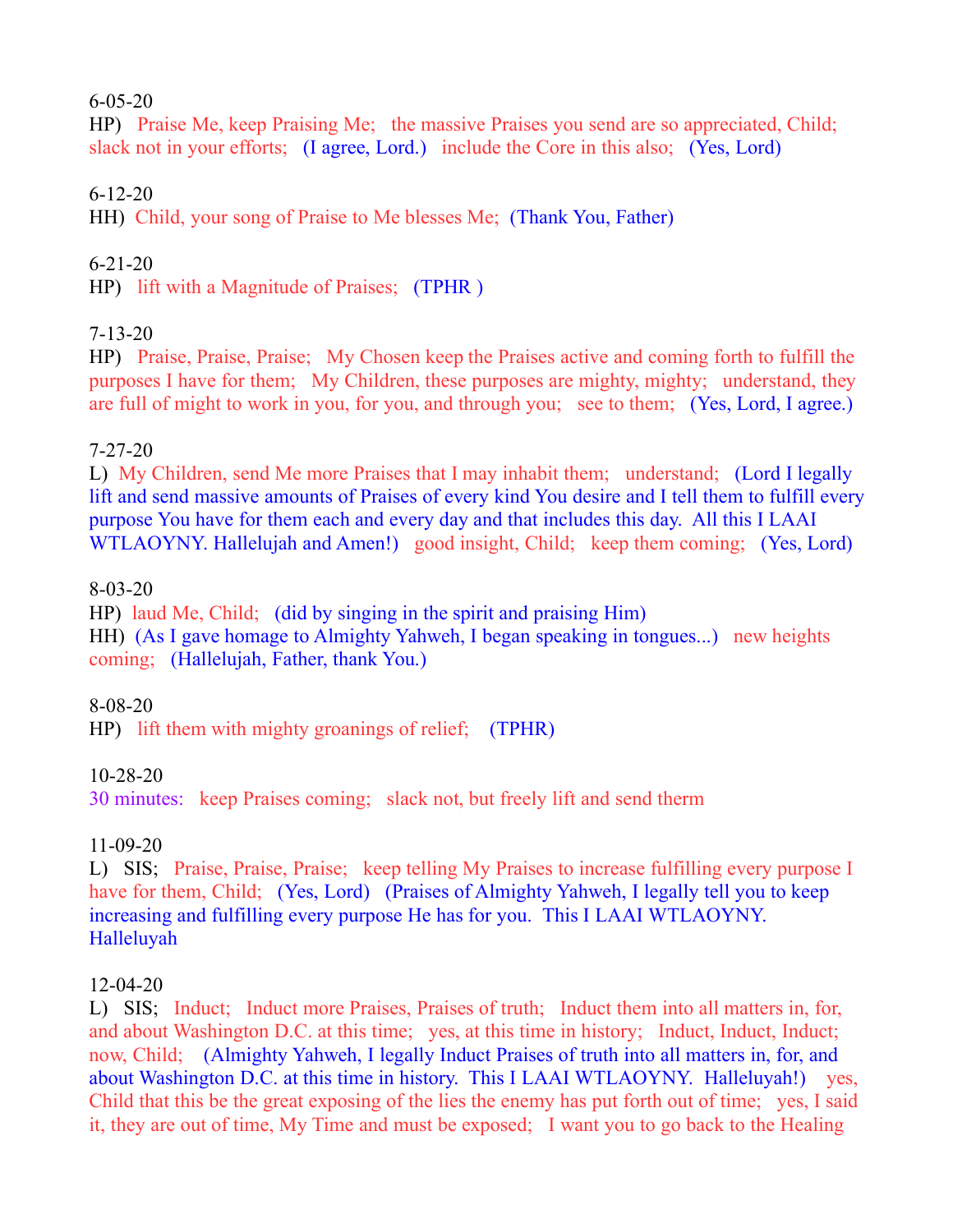Room and sit for another 30 minutes in silence for all this to come about; first call Roy and Faith to join in this 30 minutes; be not concerned for the rest of your usual meeting for this supersedes it for today; Amen, Halleluyah, and Amen

3:10 Entered into silence

3:12 (I saw a whirling coil like is used to represent a hurricane. It was grayish in color and the last of the coil went up on the right side of it.)

3:16 (My vision was all red. What looked like might have been a couple of buildings were a darker red and the rest of my vision was a lighter red.) Flames of truth, you were seeing flames of truth

3:19 (My vision was red again with the left side looking like the buildings were beginning to slide out of their former shapes.)

3:21 ( I saw the same scene with the darker part looking like it may be crumbling.) molten, molten, molten

3:23 (My eyes did the "eye thing" for what seemed to be maybe a couple of minutes. ) houses of evil crumbling, houses of evil crumbling making way for My truth; My truth shall stand in Washington D.C.

3:26 the lighter red on the right showed My commitment usurping the evil houses; Halleluyah

3:28 be assured, be assured, be assured, My Children

after the 30 minutes: I read through what He gave and when I read, "My truth shall stand in Washington D.C." I closed my eyes and red flooded down from the top of my vision to the bottom. complete

## 12-25-20

now, call the Praises tended according to My Will, Plans, Timing, and Purposes and then go straight to the Holy of Holies; (Almighty Yahweh, I legally call the Praises tended according toYour Will, Plans, Timing, and Purposes and this I LAAI WTLAOYNY. Halleluyah!)